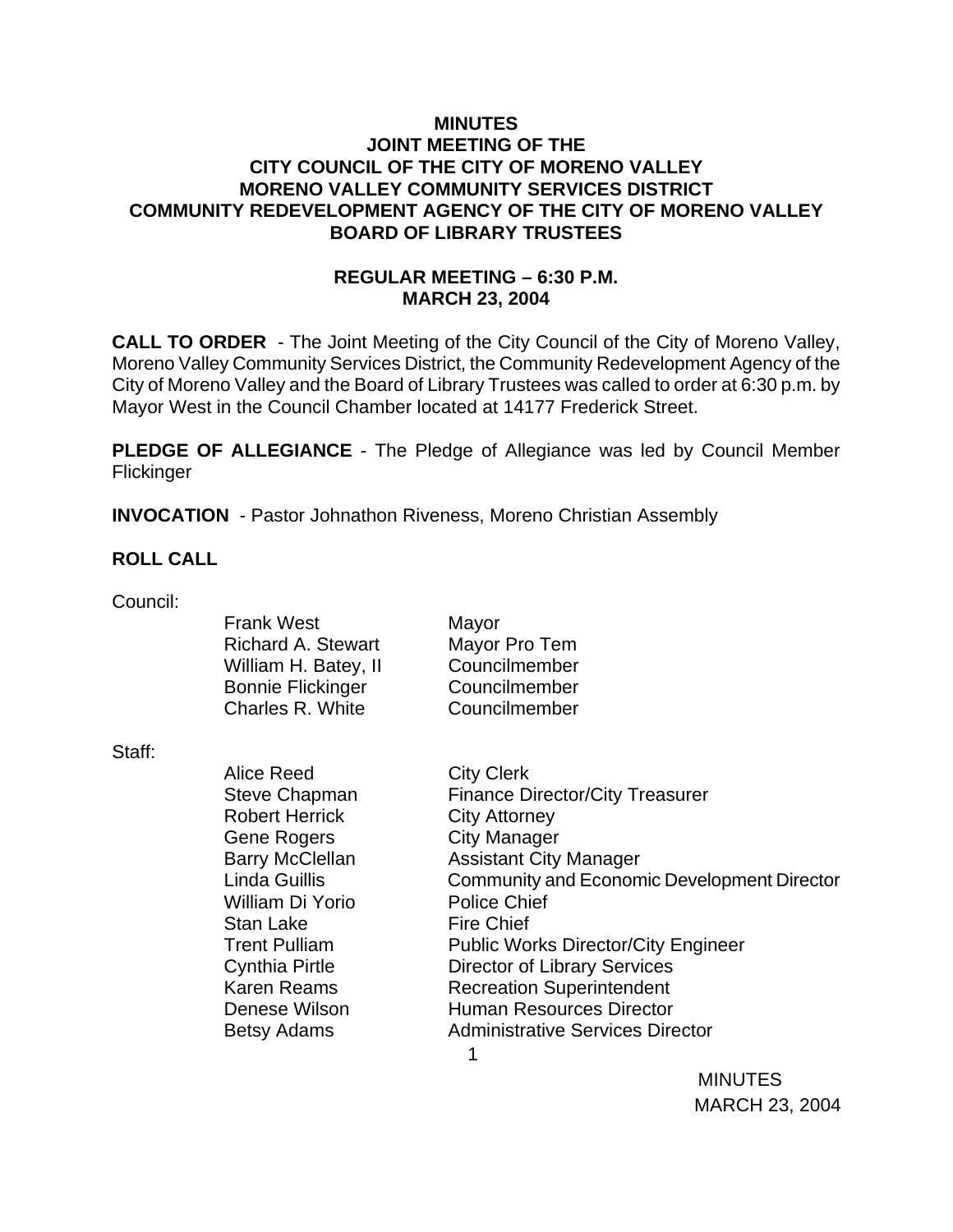## **JOINT CONSENT CALENDARS (SECTIONS A-D) OF THE CITY COUNCIL OF THE CITY OF MORENO VALLEY, MORENO VALLEY COMMUNITY SERVICES DISTRICT, COMMUNITY REDEVELOPMENT AGENCY OF THE CITY OF MORENO VALLEY AND THE BOARD OF LIBRARY TRUSTEES**

Mayor West opened the agenda items for the Consent Calendars for public comments; there being none, public comments were closed.

Mayor Pro Tem Stewart made a motion, seconded by Council Member Flickinger to approve the Consent Calendars in their entireties, except for Item A9, which was pulled for separate discussion/action. Motion carried 5-0. Roll call vote.

## **A. CONSENT CALENDAR** - **CITY COUNCIL**

- A1. ORDINANCES FIRST READING BY TITLE ONLY Waived reading of all Ordinance Introductions and read by title only.
- A2. WARRANT REPORT FEBRUARY 29, 2004 Adopted Resolution No. 2004-19, approving the Warrant Report, dated February 29, 2004 in the total amount of \$13,865,376.43.

Resolution No. 2004-19

A Resolution of the City Council of the City of Moreno Valley, California, Approving the Warrant Report Dated February 29, 2004

A3. NOTICE OF COMPLETION AND ACCEPTANCE OF THE TRAFFIC SIGNAL AT HEACOCK STREET AND PARKLAND AVENUE PROJECT NO. 02- 12566822

Ratified Contract Change Order No. 1 (Final); accepted the work as complete for the traffic signal at Heacock Street and Parkland Avenue, constructed by New West Signal, 14055 Foothill Boulevard, Fontana, California 92335; directed the City Clerk to record the Notice of Completion within ten (10) calendar days at the office of the County Recorder of Riverside County, as required by Section 3093 of the California Civil Code; authorized the Director of Finance to release the retention to New West Signal thirty-five (35) calendar days after the date of recordation of the Notice of Completion, if no claims are filed against the project; and accepted the improvements into the City's maintained road system.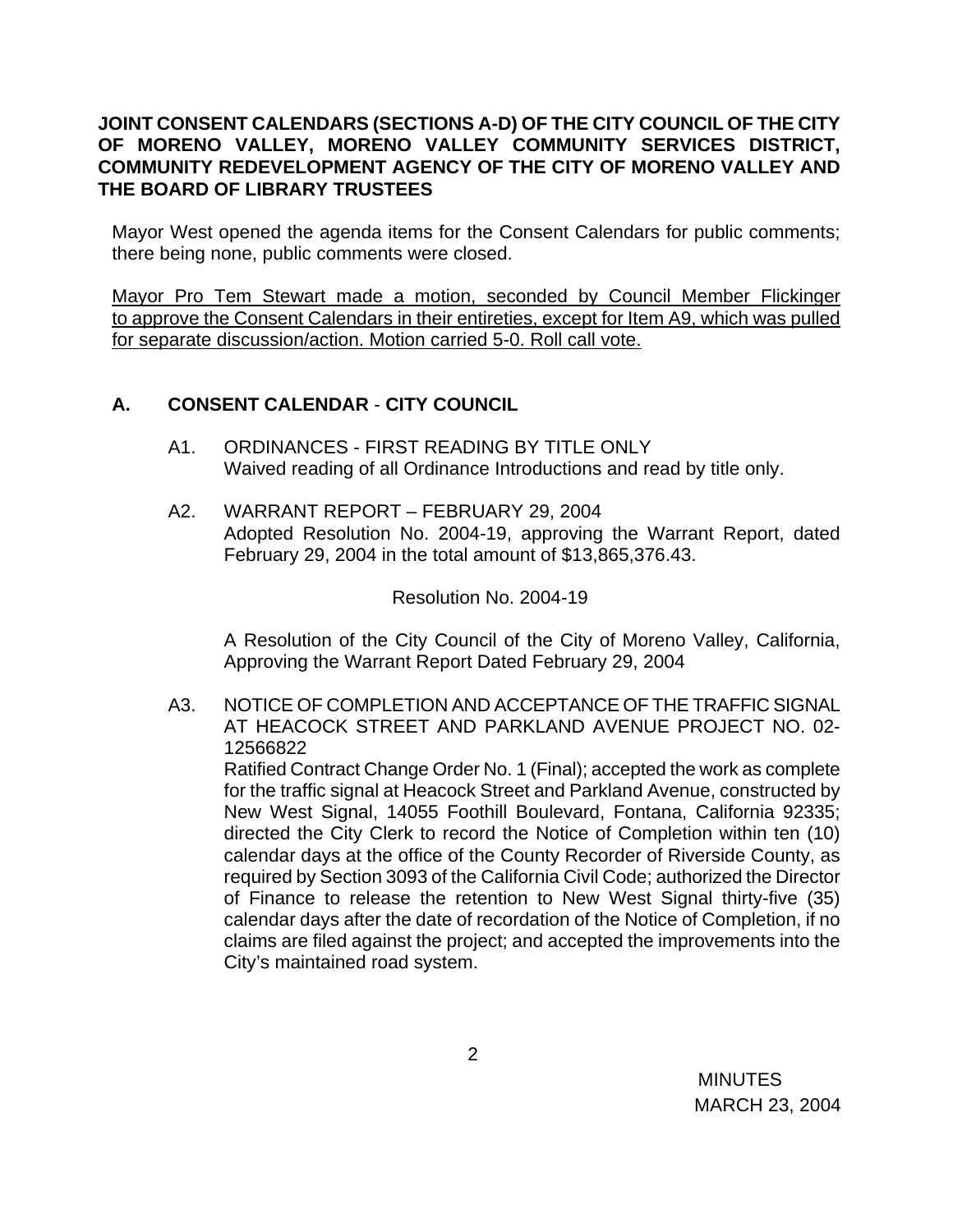- A4. EXTENSION OF THE HOUSING ASSISTANCE AGREEMENT WITH COACHELLA VALLEY HOUSING COALITION Extended the Housing Assistance Agreement with Coachella Valley Housing Coalition.
- A5. REQUEST ADOPTION OF PLANS AND SPECIFICATIONS AND AUTHORIZATION TO ADVERTISE FOR CONSTRUCTION BIDS FOR THE FISCAL YEAR 2003/2004 ANNUAL PAVEMENT RESURFACING PROGRAM, PROJECT NO. 03-12556330 Adopted the plans and specifications on file in the office of the City Engineer and authorized the City Clerk to advertise the project for construction bids.
- A6. THIRD AMENDMENT TO AGREEMENT FOR PROFESSIONAL CONSULTANT SERVICES WITH SA ASSOCIATES Approved the Third Amendment to Agreement for Professional Consultant Services with SA Associates, 1130 West Huntington Drive, Unit 12, Arcadia, California 91007 to provide Professional Consultation Services; authorized the Mayor to execute said Third Amendment to Agreement for Professional Consultant Services with SA Associates, and authorized an increase in the Purchase Order to SA Associates in the amount of \$98,000 to a total amount of \$272,000, when the Third Amendment to Agreement for Professional Consultant Services has been signed by all parties.
- A7. PARCEL MAPS 27548 AND 24350 APPROVE DEEDS OF RECONVEYANCE TO RECONVEY THE CITY'S INTEREST IN PARCEL 3 OF PARCEL MAP 27548 AND PARCELS 1, 3, AND 4 OF PARCEL MAP 24350; ACCEPT DEED OF TRUST FOR PARCEL 4 AS REPLACEMENT SECURITY FOR THE PUBLIC IMPROVEMENTS TO PARCEL MAP 27548. JENNINGS COURT, NORTH OF PENUNURI PLACE AND EAST OF MORTON ROAD. SUBDIVIDER - MICHAEL P. JENNINGS. Authorized the Mayor to execute the Deed of Reconveyance to reconvey the interest in Parcel 3 of Parcel Map 27548 in the Deed of Trust known as Instrument No. 2002-283651, recorded May 28, 2002, in the Official Records of Riverside County, California; authorized the Mayor to execute the Deed of Reconveyance to reconvey the interest in Parcels 1, 3, and 4 of Parcel Map 24350 in the Deed of Trust known as Instrument No. 412494, recorded December 13, 1995, in the Official Records of Riverside County, California; accepted the Deed of Trust for Parcel 4 of Parcel Map 27548, as reviewed and approved by the City Attorney, as replacement security for the required public improvements to Parcel Map 27548; and directed the City Clerk to forward the signed Deeds of Reconveyance and Deed of Trust to the County Recorder's Office for recordation.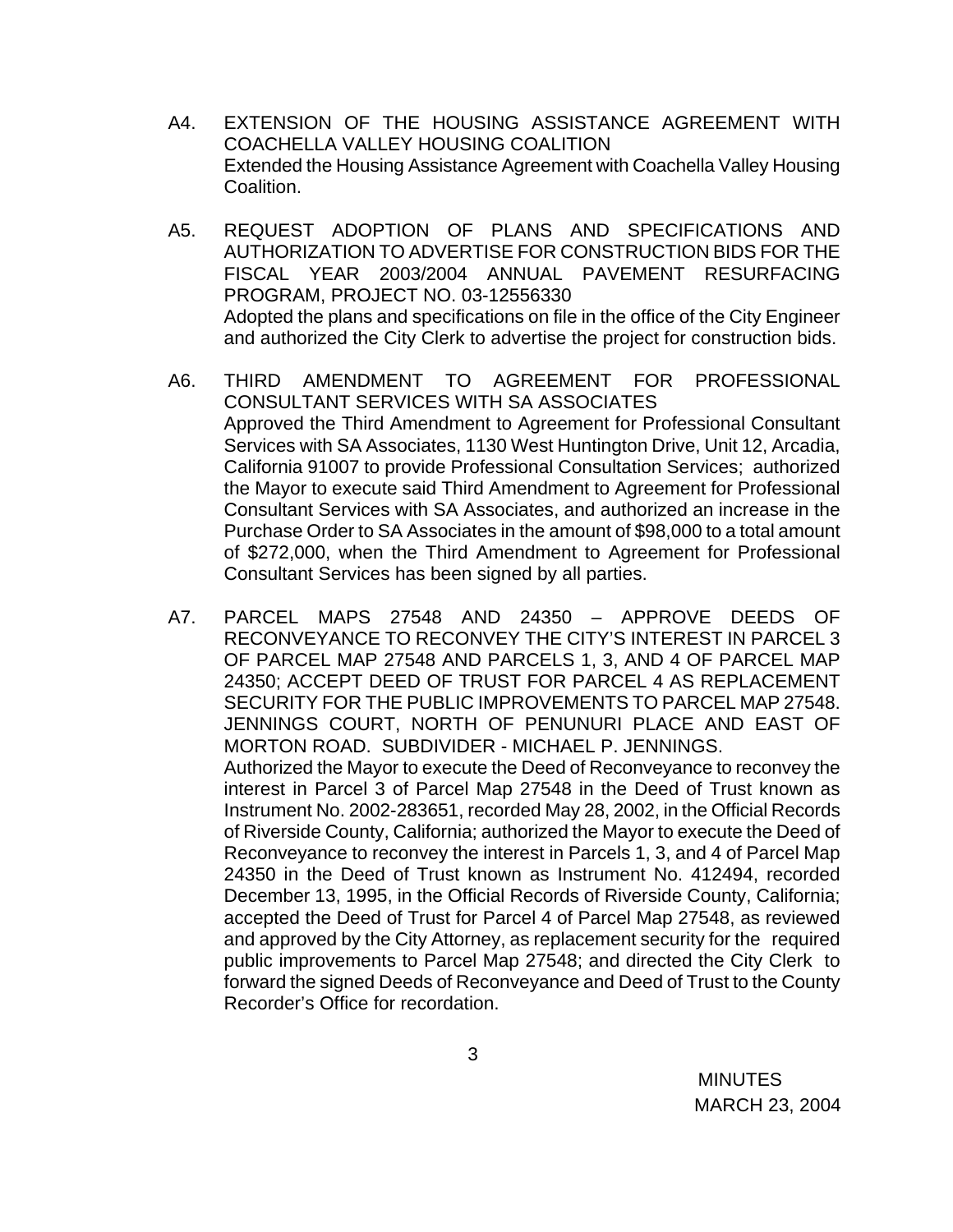- A8. REPLACEMENT OF POLICE ENFORCEMENT MOTORCYCLES Approved the replacement of four (4) 2001 BMW R 1150 RT-P Police Motorcycles with four (4) 2004 fully equipped BMW R 1150 RT-P Police Enforcement Motorcycles; approved budget expenditures in the amount of \$61,959.00 from the Equipment Replacement Reserve Fund account 757.99401.6641.648, for the thirty-nine (39) month pre-paid lease of four (4) 2004 fully equipped BMW R 1150 RT-P Police Enforcement Motorcycles; and awarded the lease of four (4) 2004 fully equipped BMW R 1150 RT-P Police Enforcement Motorcycles from A & S BMW Motorcycles and authorized the Finance Director to issue a purchase order to A & S BMW Motorcycles in the amount of \$61,959.00.
- A10. MINUTES REGULAR MEETING OF MARCH 9, 2004 Approved as submitted.
- A11. AUTHORIZATION TO CONDUCT A FULL STREET CLOSURE AT THE INTERSECTION OF CACTUS AVENUE AND OLIVER STREET FROM MARCH 31, 2004 TO APRIL 16, 2004 - SUBDIVIDER: D. R. HORTON, INC. Authorized the following full street closure in conjunction with the construction of Tract 22709: The intersection of Cactus Avenue and Oliver Street, approximately 200 feet north and 200 feet west of the intersection from March 31, 2004 to April 16, 2004.
- A12. INCREASED PENALTIES FOR UNAUTHORIZED PARKING IN SPACES DESIGNATED FOR DISABLED PERSONS Continued the item to April 13, 2004.
- A13. MEMORANDUM OF UNDERSTANDING BY AND BETWEEN EMPIRE LAND, LLC AND THE CITY OF MORENO VALLEY FOR THE CONSTRUCTION OF LASSELLE CORRIDOR BACKBONE ELECTRICAL **SYSTEM**

 Approved the Memorandum of Understanding (MOU) by and between Empire, LLC and the City of Moreno Valley for the construction of the Lasselle Corridor Backbone Electrical System; authorized staff to reconcile final construction costs associated with the Empire Land, LLC advancement of funds to the Moreno Valley Utility for the construction of the oversizing to a not-to-exceed amount of \$919,185.00; and authorized the Mayor to execute the final MOU upon City Attorney's review and approval of the original MOU.

## **B. CONSENT CALENDAR** - **COMMUNITY SERVICES DISTRICT**

B1. ORDINANCES - FIRST READING BY TITLE ONLY Waived reading of all Ordinance Introductions and read by title only.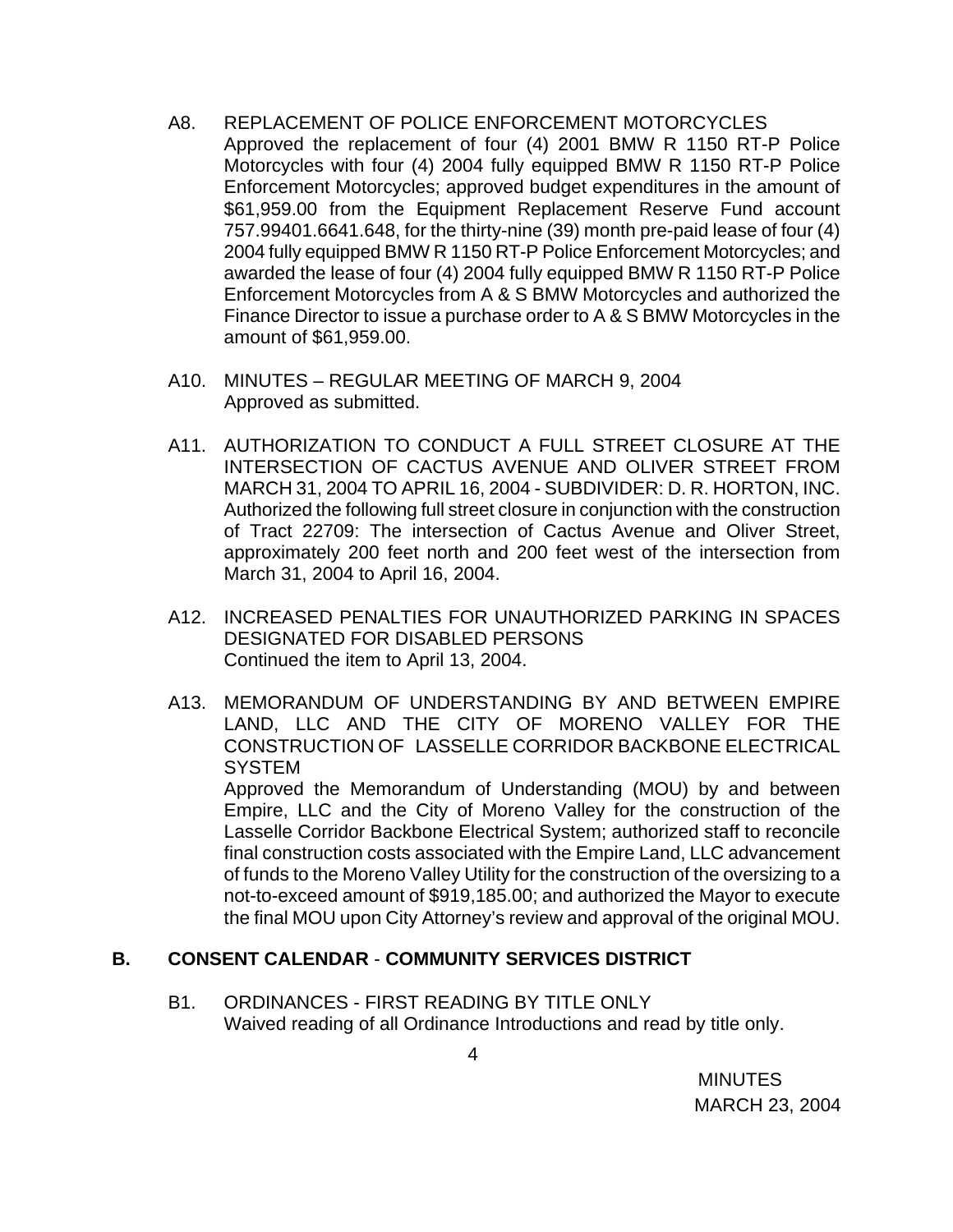B2. COMMUNITY FACILITIES DISTRICT NO. 1 (NEIGHBORHOOD PARK MAINTENANCE) - ANNEXATION 2003-2. Adopted Resolution No. CSD 2004-03.

#### Resolution No. CSD 2004-03

 Resolution of the Moreno Valley Community Services District of the City of Moreno Valley, California, certifying the results of an election and adding property to Community Facilities District No. 1

- B3. RECOMMENDATION TO ACCEPT PROJECT AS COMPLETE, PROJECT NO. 02-001, VALLEY SKATE PARK Accepted the work for the subject project constructed by H & H General Contractors Inc., of San Bernardino, California; directed the City Clerk to record the Notice of Completion within ten (10) calendar days at the office of the County Recorder of Riverside County, as required by Section 3093 of the California Civil Code; and authorized the Finance Director to release a total of \$120,902.71 in retention funds from the Valley Skate Park project to H & H General Contractors Inc. thirty-five (35) calendar days after the date of recordation of the Notice of Completion.
- B4. AWARD OF CONTRACT PROJECT NO. E-3/04 MAINTENANCE OF STREETSCAPE LANDSCAPING AND IRRIGATION - MORENO VALLEY RANCH WEST

 Approved the Agreement for landscape maintenance services with Bemus Landscape, Inc., Santa Ana, California, and authorized the President of the Board to execute said Agreement with Bemus Landscape, Inc., and authorized the Purchasing Agent to issue open purchase orders to Bemus Landscape, Inc. in the amounts of: a.) One hundred forty-three thousand four hundred seventy-five dollars and no/100 (\$143,475.00) for fifteen months of base maintenance service, and; b.) Twenty-one thousand two hundred ninety-three dollars and no/100 (\$21,293.00) for anticipated additional work, per Section 3., paragraph d. of said Agreement.

 B5. MINUTES – REGULAR MEETING OF MARCH 9, 2004 Approved as submitted.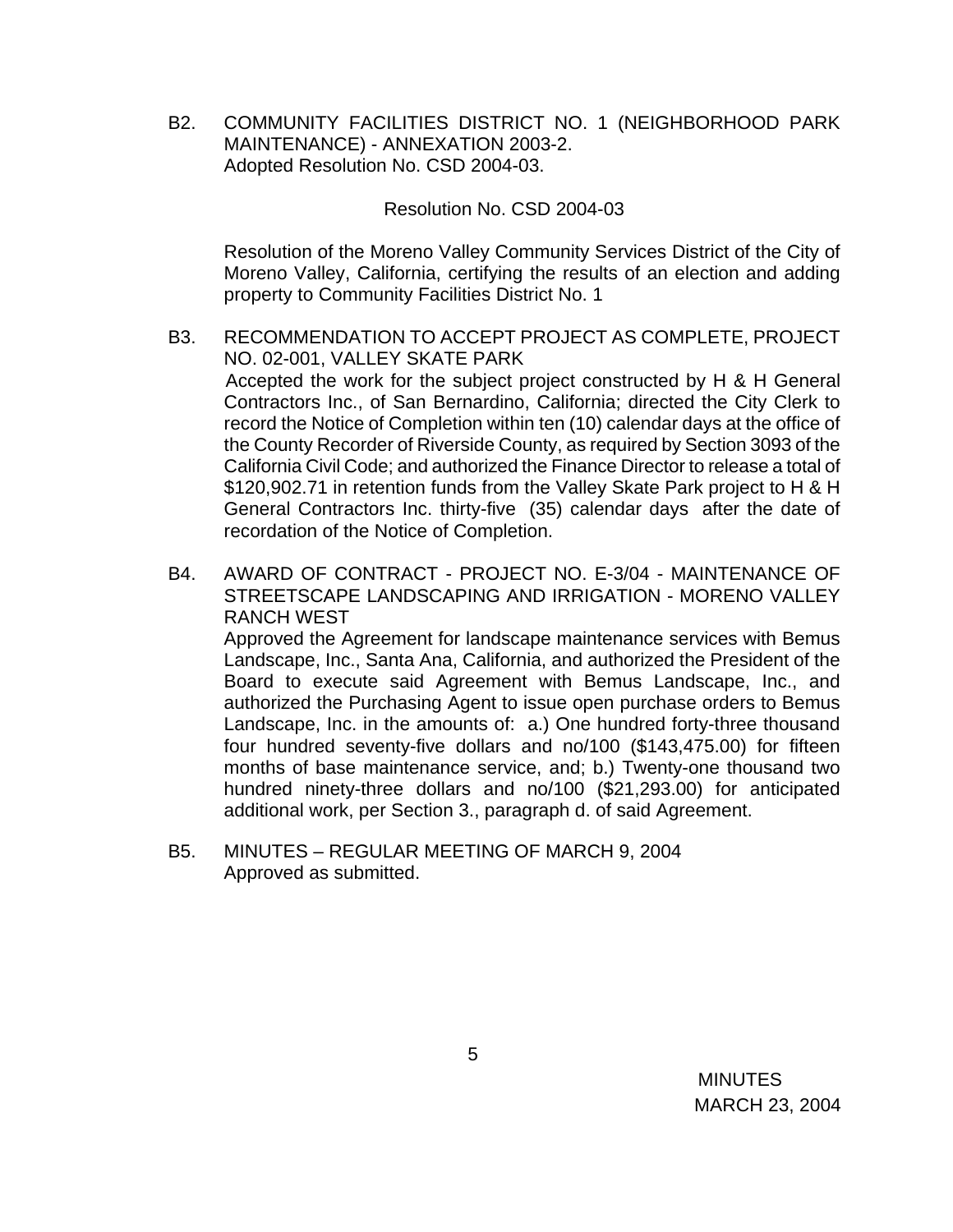## **C. CONSENT CALENDAR** - **COMMUNITY REDEVELOPMENT AGENCY**

- C1. ORDINANCES FIRST READING BY TITLE ONLY Waived reading of all Ordinance Introductions and read by title only.
- C2. EXTENSION OF THE HOUSING ASSISTANCE AGREEMENT WITH COACHELLA VALLEY HOUSING COALITION Extended the Housing Assistance Agreement with Coachella Valley Housing Coalition.
- C3. MINUTES REGULAR MEETING OF MARCH 9, 2004 Approved as submitted.

# **D. CONSENT CALENDAR** - **BOARD OF LIBRARY TRUSTEES**

- D1. ORDINANCES FIRST READING BY TITLE ONLY Waived reading of all Ordinance Introductions and read by title on
- D2. MINUTES REGULAR MEETING OF MARCH 9, 2004 Approved as submitted.

# **AGENDA ORDER**

# **G. REPORTS**

G1. 60/91/215 FREEWAY IMPROVEMENT PROJECT (PRESENTATION BY CALTRANS)

Dennis Green, Construction Liaison for CalTrans made the presentation.

## **E. PUBLIC HEARINGS**

E1. PUBLIC HEARING FOR INCLUSION OF TENTATIVE PARCEL MAP 31750 INTO THE COMMUNITY SERVICES DISTRICT ZONE M (COMMERCIAL/INDUSTRIAL IMPROVED MEDIAN MAINTENANCE) PROGRAM. SOUTH OF ALESSANDRO BOULEVARD BETWEEN GRANT STREET AND ELSWORTH STREET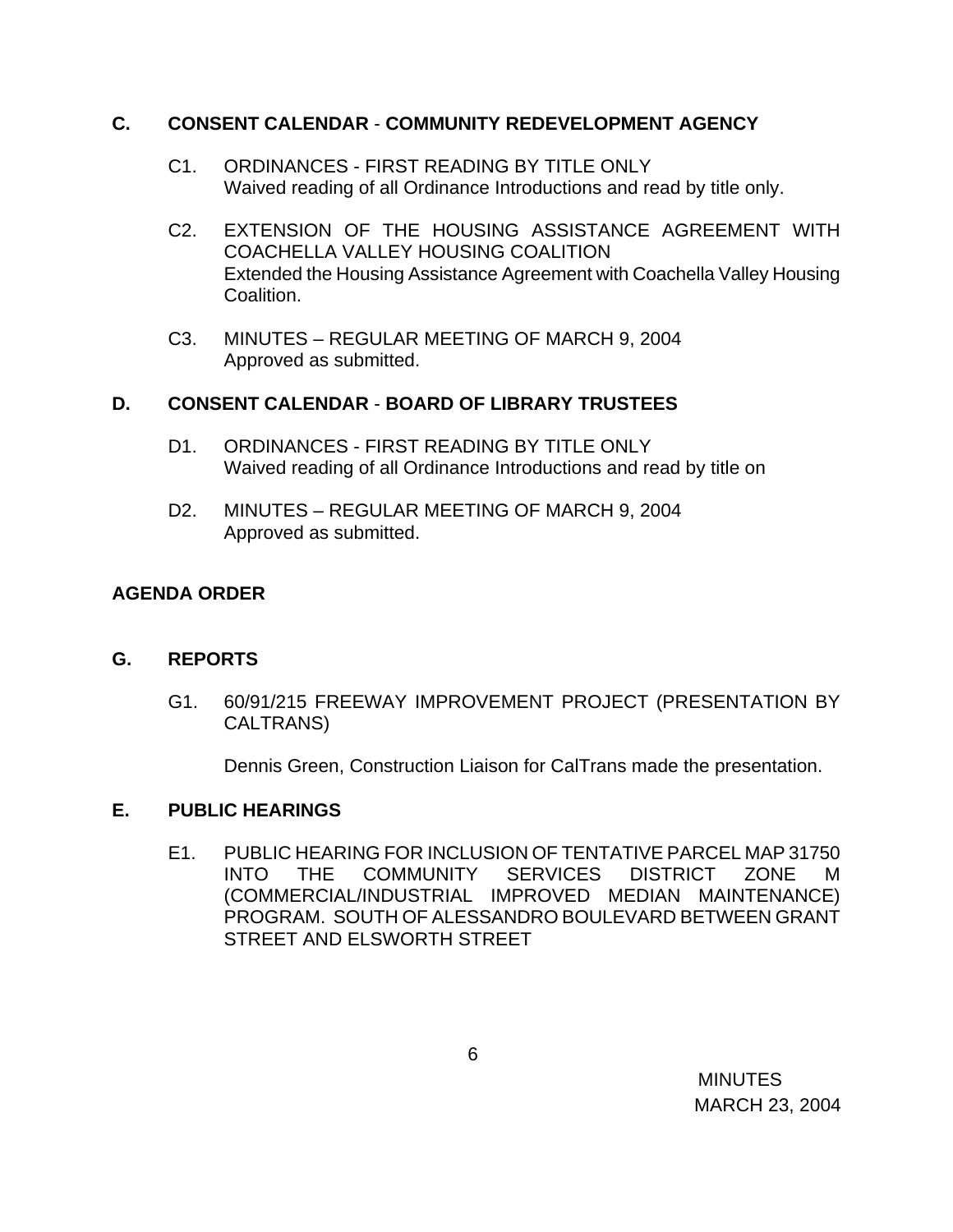President West opened the public testimony portion of the public hearing; there being none, public testimony was closed.

Board Member White made a motion, seconded by Board Member Flickinger directing the Secretary to tabulate the ballots. Motion carried 5-0. Roll call vote.

The Secretary announced the results as follows:

Tentative Parcel Map 31750 – "Yes"

 Vice President Stewart made motion, seconded by Board Member Batey to verify and accept the results of the mail ballot proceeding as identified on the Official Tally Sheet and Assessor Parcel Number (APN) listing; receive and file with the City Clerk's Office the accepted Official Tally Sheet and APN listing; and authorize and impose the CSD Zone M charge. Motion carried 5- 0. Roll call vote.

- E2. PUBLIC HEARINGS REGARDING:
- A. A PUBLIC HEARING ON THE PLANNING COMMISSION'S JANUARY 22, 2004 APPROVAL RECOMMENDATION OF A GENERAL PLAN AMENDMENT (PA03-0095) AND A ZONE CHANGE (PA03-0096) FROM THE CURRENT OFFICE (O) TO RESIDENTIAL 5 (R5) ZONE, AND TENTATIVE TRACT MAP NO. 31213 (PA03-0097) TO SUBDIVIDE 17.29- NET ACRES INTO 63 SINGLE-FAMILY RESIDENTIAL LOTS LOCATED AT THE NORTHWEST CORNER OF ALESSANDRO BOULEVARD AND MORRISON STREET

Mayor West opened the public testimony portion of the public hearing. Public testimony was received from Susan Gilchrist (opposes).

B. A PUBLIC HEARING REGARDING THE APPLICANT'S REQUEST FOR A CHANGE OF ZONE (PA03-0008) AND GENERAL PLAN AMENDMENT (PA03-0009) FOR A CHANGE IN LAND USE DESIGNATION FROM CC (COMMUNITY COMMERCIAL) TO R5 (RESIDENTIAL-5). IN ADDITION, THE APPLICANT REQUESTS APPROVAL OF TENTATIVE TRACT MAP NO. 31129 (PA03-0010) TO SUBDIVIDE A 28.67 NET-ACRE PARCEL OF LAND INTO 111 SINGLE-FAMILY RESIDENTIAL LOTS AND A LETTERED LOT FOR A MULTI-USE TRAIL. THE PROPOSED PROJECT, SUBMITTED BY THE APPLICANT, WINCHESTER ASSOCIATES INC., IS LOCATED ON THE NORTH SIDE OF CACTUS AVENUE, SOUTH OF BRODIAEA AVENUE, EAST OF OLIVER STREET AND WEST OF MORENO BEACH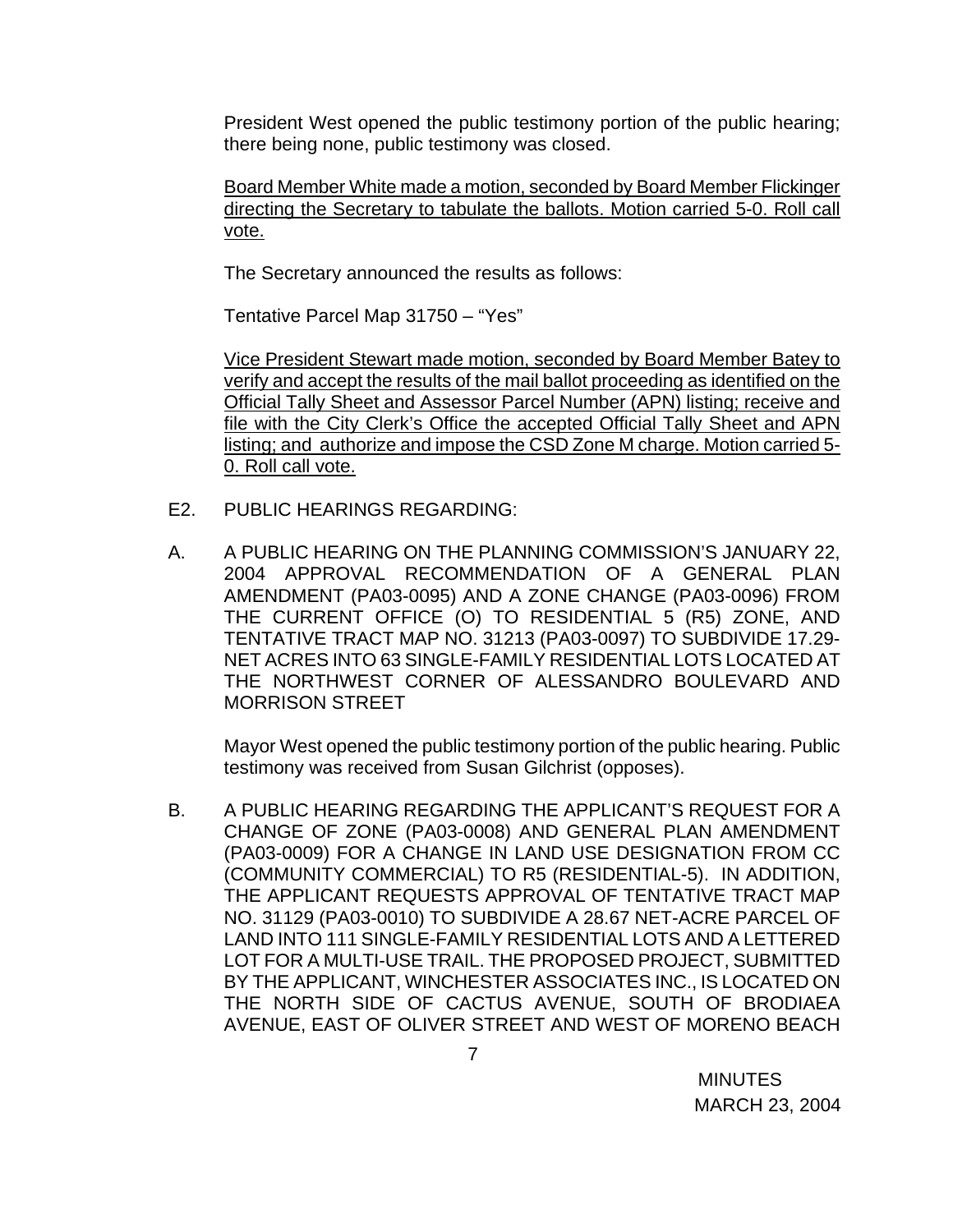DRIVE

Mayor West opened the public testimony portion of the public hearing; there being none, public testimony was closed.

 C. A PUBLIC HEARING ON THE PLANNING COMMISSION'S FEBRUARY 12, 2004 APPROVAL RECOMMENDATION OF A GENERAL PLAN AMENDMENT (PA03-0111) AND A ZONE CHANGE (PA03-0010) FROM THE CURRENT NEIGHBORHOOD COMMERCIAL (NC) TO RESIDENTIAL 5 (R5) ZONE, AND TENTATIVE TRACT MAP NO, 31591 (PA03-0112) TO SUBDIVIDE 10 ACRES (8.7 NET ACRES) INTO 34 SINGLE-FAMILY RESIDENTIAL LOTS LOCATED AT THE NORTHWEST CORNER OF MORRISON STREET AND EUCALYPTUS AVENUE

Mayor West opened the public testimony portion of the public hearing. Public testimony was received from Susan Gilchrist (opposes).

Mayor Pro Tem Stewart made a motion, seconded by Council Member Flickinger to adopt a Negative Declaration for applications PA03-0095, PA03- 0096, and PA03-0097. Motion carried 5-0. Roll call vote.

Mayor Pro Tem Stewart made a motion, seconded by Council Member Flickinger to adopt a Negative Declaration for PA03-0008 (Change of Zone), PA03-0009 (General Plan Amendment), and PA03-0010 (Tentative Tract Map) pursuant to the California Environmental Quality Act (CEQA) Guidelines. Motion carried 5-0. Roll call vote.

 Mayor Pro Tem Stewart made a motion, seconded by Council Member Flickinger to adopt a Negative Declaration for PA03-0110/0111/0112 pursuant to the California Environmental Quality Act (CEQA) Guidelines. Motion carried 5-0. Roll call vote.

 Mayor Pro Tem Stewart made a motion, seconded by Council Member Flickinger to approve City Council Resolution No. 2004-20, approving PA03- 0111, PA03-0095, and PA03-0009. Motion carried 4-1, Mayor West dissenting. Roll call vote.

# Resolution No. 2004-20

A Resolution of the City Council of the City of Moreno Valley California, Approving a General Plan Amendment (PA03-0111) Changing the Designation for Assessor's Parcel Number 477-150-018 from Neighborhood Commercial (NC) to Residential 5 (R5) for 10 Acres (8.7 Net Acres) Located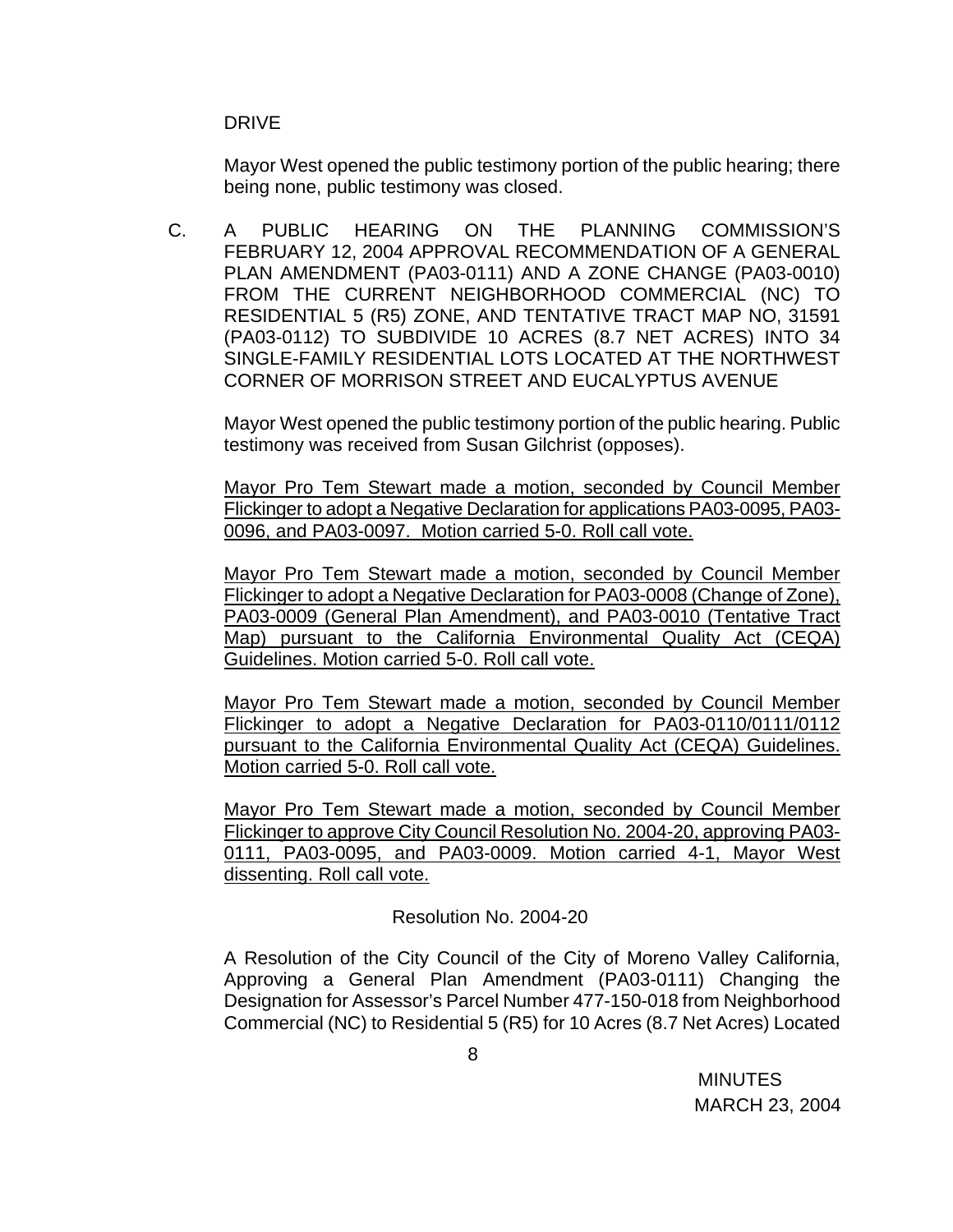at the Northwest Corner of Morrison Street and Eucalyptus Avenue; a General Plan Amendment (PA03-0095) Changing the Designation for Assessor's Parcel Numbers 477-220-013, -014, and –016 from Office (O) to Residential 5 (R5) for 17.29-Net Acres Located at the Northwest Corner of Alessandro Boulevard and Morrison Street; and a General Plan Amendment (PA03-0009) Changing the Land Use Designation for Assessor Parcel Numbers 486-250-006, 009 and 010 from Community Commercial (CC) to Residential 5 (R5) for a 28.67 Net Acre Parcel Located on the North Side of Cactus Avenue, South of Brodiaea Avenue, East of Oliver Street and West of Moreno Beach Drive and thereby Establishing General Plan Land Use Map Designations for Certain Properties as Described in the Resolution, and the Revised General Plan Maps as Attached to the Resolution as Exhibits A, B, and C.

Mayor Pro Tem Stewart made a motion, seconded by Council Member Flickinger to introduce City Council Ordinance No. 661, approving PA03- 0096, a Zone Change from Office (O) to Residential 5 (R5) for Assessor's Parcel Number 477-220-013, -014, and -016 for 17.29-net acres located at the Northwest corner of Alessandro Boulevard and Morrison Street. Motion carried 5-0. Roll call vote.

## Ordinance No. 661

An Ordinance of the City Council of the City of Moreno Valley, California, Approving PA03-0096, a Zone Change for Assessor's Parcel Numbers 477- 220-013, -014, and –016 from Office to R5 for 17.29-Net Acres Located at the Northwest Corner of Alessandro Boulevard and Morrison Street in Order to Develop Tentative Tract Map No. 31213

Mayor Pro Tem Stewart made a motion, seconded by Council Member Flickinger to approve City Council Resolution No. 2004-21, as corrected, approving PA03-0097, Tentative Tract Map No. 31213. Motion carried 5-0. Roll call vote.

## Resolution No. 2004-21

A Resolution of the City Council of the City of Moreno Valley, California, Approving Tentative Tract Map No. 31213 (PA03-0097) to Subdivide the 17.29-Net Acres Located at the Northwest Corner of Alessandro Boulevard and Morrison Street into 63 Single-Family Residential Lots

Mayor Pro Tem Stewart made a motion, seconded by Council Member Flickinger to introduce City Council Ordinance No. 662, approving PA03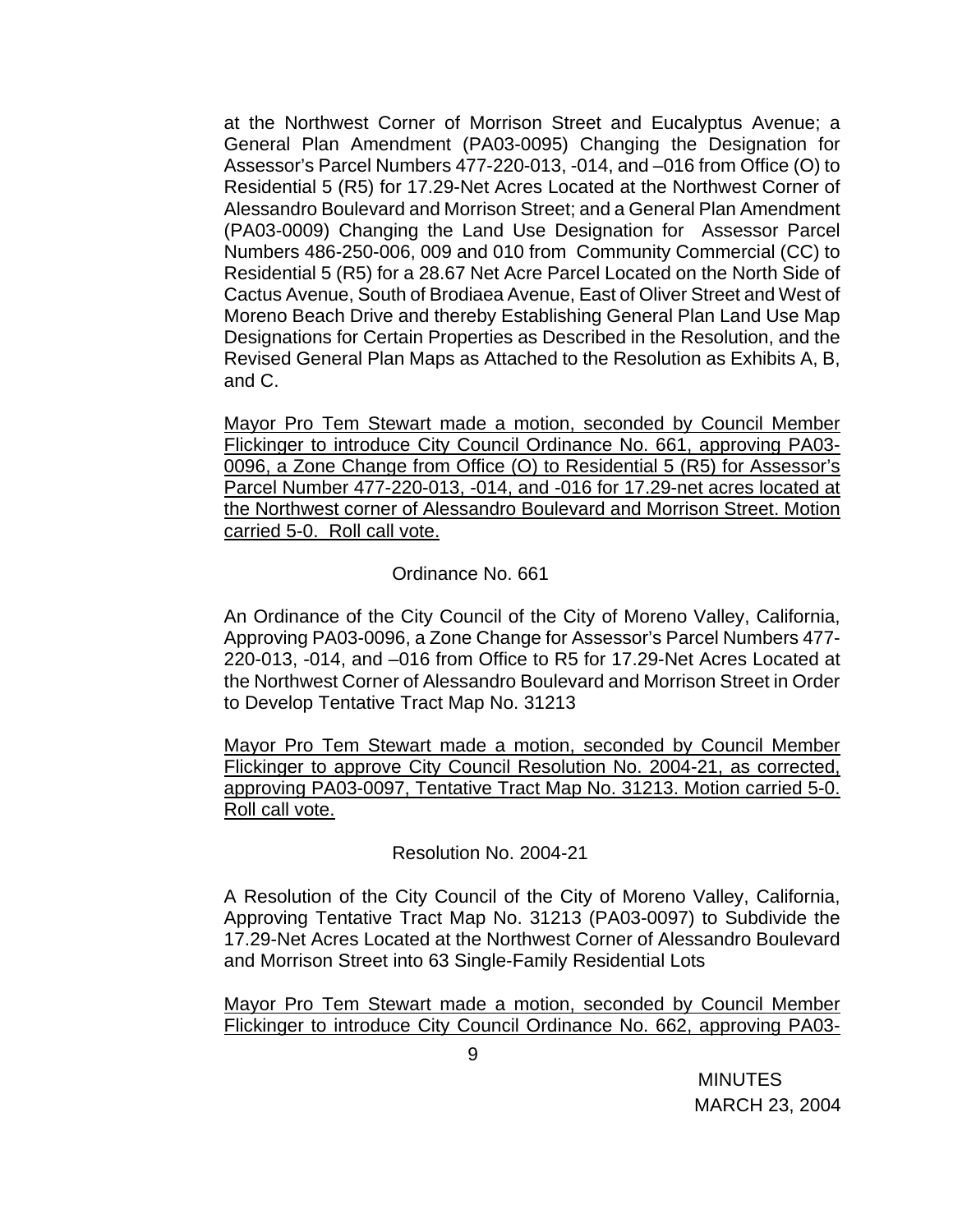0008, requesting to change the zoning classifications for certain property from CC (Community Commercial) to R5 (Residential-5) as described in the Ordinance. Motion carried 4-1, Mayor West dissenting.

# Ordinance No. 662

An Ordinance of the City Council of the City of Moreno Valley, California, (PA03-0009), Amending the Official Zoning Atlas of said City, Changing the Zone on a 28.67 Acre Parcel of Land, from Community Commercial (CC) to R-5 (Residential-5) Land Use District Located on the North Side of Cactus Avenue, South of Brodiaea Avenue, East of Oliver Street and West of Moreno Beach Drive

 Mayor Pro Tem Stewart made a motion, seconded by Council Member Flickinger to approve City Council Resolution 2004-22, approving PA03- 0010, (Tentative Tract Map No. 31129) for 111 single-family residential lots and a lettered lot for a multi-use trail, based on the findings in the Resolution, and the conditions of approval, as attached to the Resolution as Exhibit A Motion carried 4-1, Mayor West dissenting.

Resolution No. 2004-22

A Resolution of the City Council of the City of Moreno Valley, Approving PA03-0010 (Tentative Parcel Map No. 31129) for a 111 Lot Single-Family Residential Subdivision, Including a Lettered Lot for a Required Multi-Use Trail on a 28.67 Acre Parcel of Land

Mayor Pro Tem Stewart made a motion, seconded by Council Member Flickinger to introduce Ordinance No. 663, an Ordinance of the City Council of the City of Moreno Valley, California, approving PA03-0110, a Zone Change for Assessor's Parcel Number 477-150-018 from Neighborhood Commercial (NC) to Residential 5 (R5) for 10 acres (8.7 net acres) located at the northwest corner of Morrison Street and Eucalyptus Avenue. Motion carried 5-0. Roll call vote.

# Ordinance No. 663

An Ordinance of the City Council of the City of Moreno Valley, California, Approving a Zone Change (PA03-0110), from Neighborhood Commercial (NC) Zoning to Residential 5 (R5) for 10 Acres (8.7 Net Acres) Located at the Northwest Corner of Morrison Street and Eucalyptus Avenue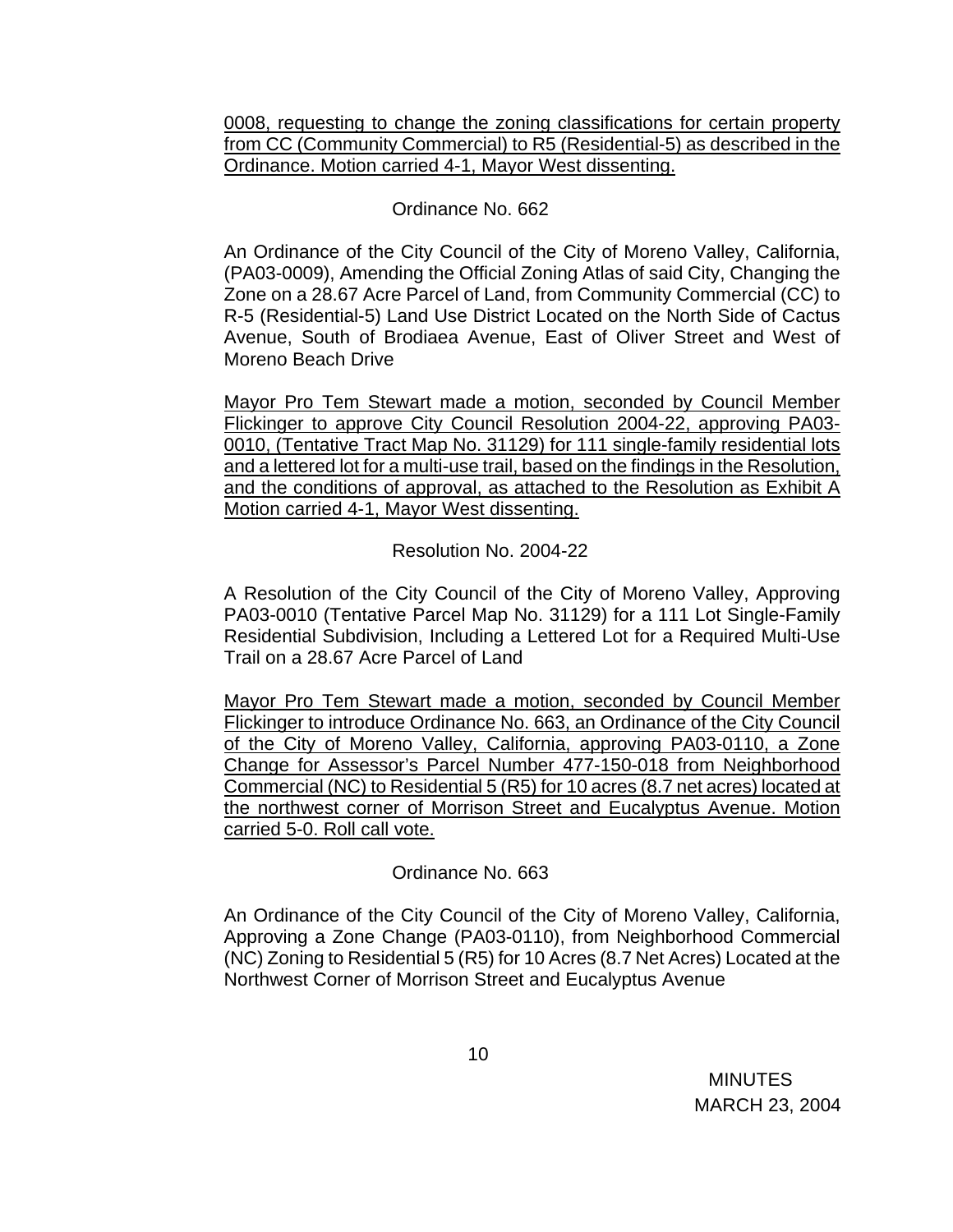Mayor Pro Tem Stewart made a motion, seconded by Council Member Flickinger to approve City Council Resolution No. 2004-23 approving PA03- 0112, Tentative Tract Map 31591 to subdivide 10 acres (8.7 net acres) into 33 single-family residential lots located at the northwest corner of Morrison Street and Eucalyptus Avenue.

# Resolution No. 2004-23

A Resolution of the City Council of the City of Moreno Valley, California, Approving Tentative Tract Map 31591 (PA03-0112), to Subdivide 10 Acres (8.7 Net Acres) into 33 Single-Family Residential Lots

 E3. PUBLIC HEARING FOR THE COMMUNITY DEVELOPMENT BLOCK GRANT (CDBG) AND HOME FY 2004/2005 PROPOSED PROJECTS

Mayor West opened the public testimony portion of the public hearing. Public testimony was received from Dorothy Grzeskowiak (supports); Johnnie Mae Manning (supports); and Daryl Terrell (supports).

Mayor Pro Tem Stewart made a motion, seconded by Council Member Flickinger to approve staff's recommendations for programs and projects for funding a part of the City's Annual Action Plan for FY 2004/2005, updating the 5-Year Consolidated Plan, as amended to bring back the Edgemont afterschool program and MoVan as budget issues. Motion carried 5-0. Roll call vote.

## **RECESS; RECONVENE**

PUBLIC COMMENTS **ON ANY SUBJECT NOT ON THE AGENDA** UNDER THE JURISDICTION OF THE CITY COUNCIL ARE AS FOLLOWS:

Curtis C. Reed – No address given

- 1) Supports mini-malls and indoor swap meets in town
- 2) Wal-Mart crimes at their stores
- 3) City not doing its homework investigating potential businesses

## Dick Heil – 27591 Cottonwood Ave.

- 1) Moreno Valley Utility is off to a good start potential revenue generator
- 2) Edison funding campaign against utility to keep profits to itself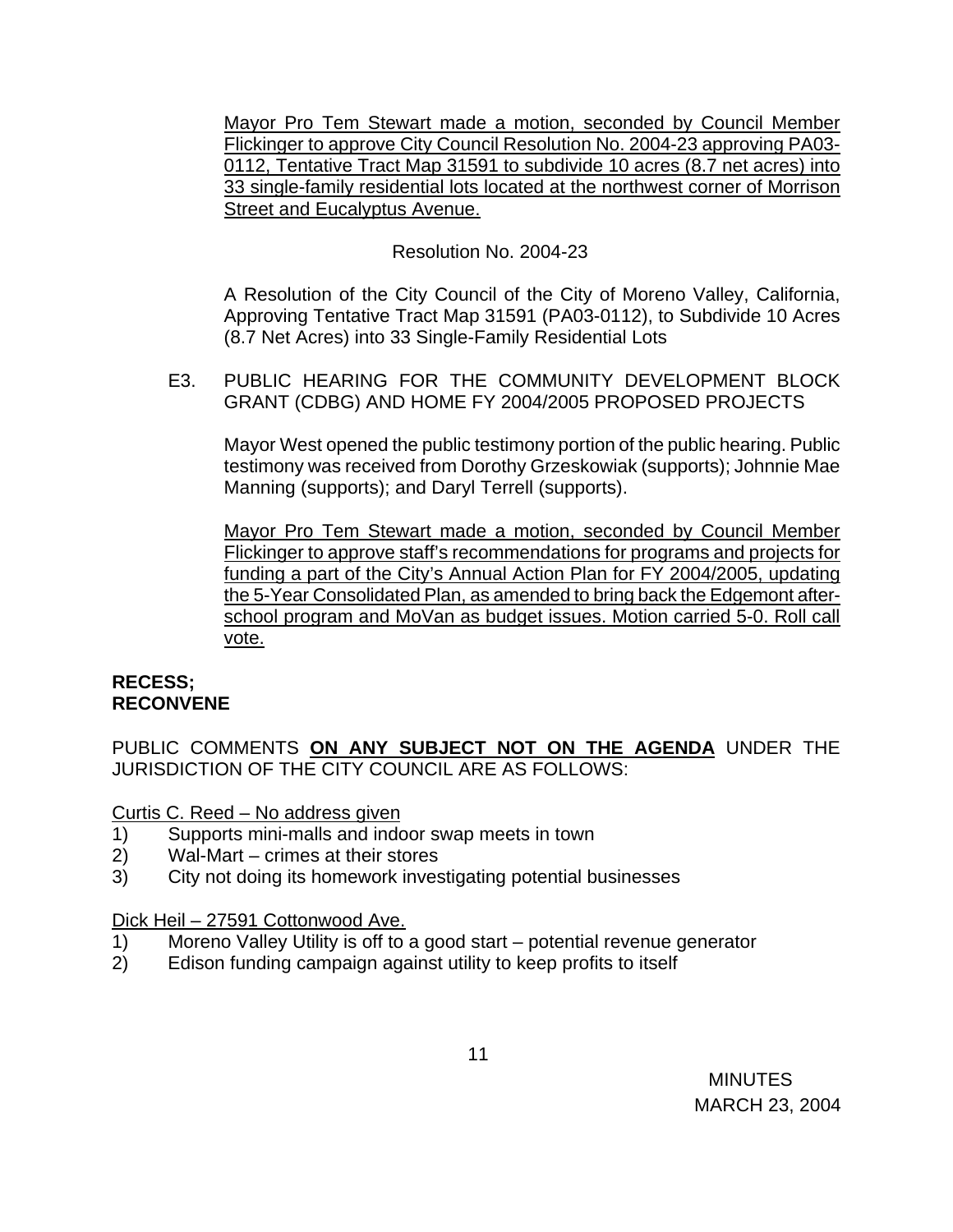Daryl Terrell – Address matter of record

- 1) Quoted the "Little Red Hen" story stated we must end the "something for nothing" theory
- 2) Defended Wal-Mart

## Susan Gilchrist – No address given

1) Gave donation to Chief DiYorio for POP Program

## Bernadette Burks – No address given

 1) Questioned who would pay the "exit fee" for switching from one utility company to another

Robert Burks – No address given

- 1) Repayment of funds to general fund from MV Utility no guarantee they will be repaid
- 2) Asked Council to promise the residents they will protect the general fund

## Arthur Murray – No address given

- 1) Questioned if Council will protect the general fund
- 2) Stated "Greenfields" do not make a profit
- 3) Electrical business is risky

Pete Bleckert – Address matter of record

1) Stated Edison is raising rates due to Sempra costs (wholesaler)

# **CLOSING COMMENTS AND/OR REPORTS OF THE CITY COUNCIL, COMMUNITY SERVICES DISTRICT, OR COMMUNITY REDEVELOPMENT AGENCY**

## Mayor West

- 1) Attended on March  $9<sup>th</sup>$  a recognition at the Senior Center for the volunteers who provide the "Meals on Wheels" program and the "Congregate" program – wonderful programs for senior citizens
- 2) Attended the grand opening on March  $16<sup>th</sup>$  for the new Stater Brothers in town it was a great event

# Council Member White

- 1) Stated the "exit fees" issue is still unresolved
- 2) Questioned those supporting the repeal of the Utility User's Tax why are they attempting the repeal when public safety is paid from those funds
- 3) Wants proof that "Greenfields" are not profitable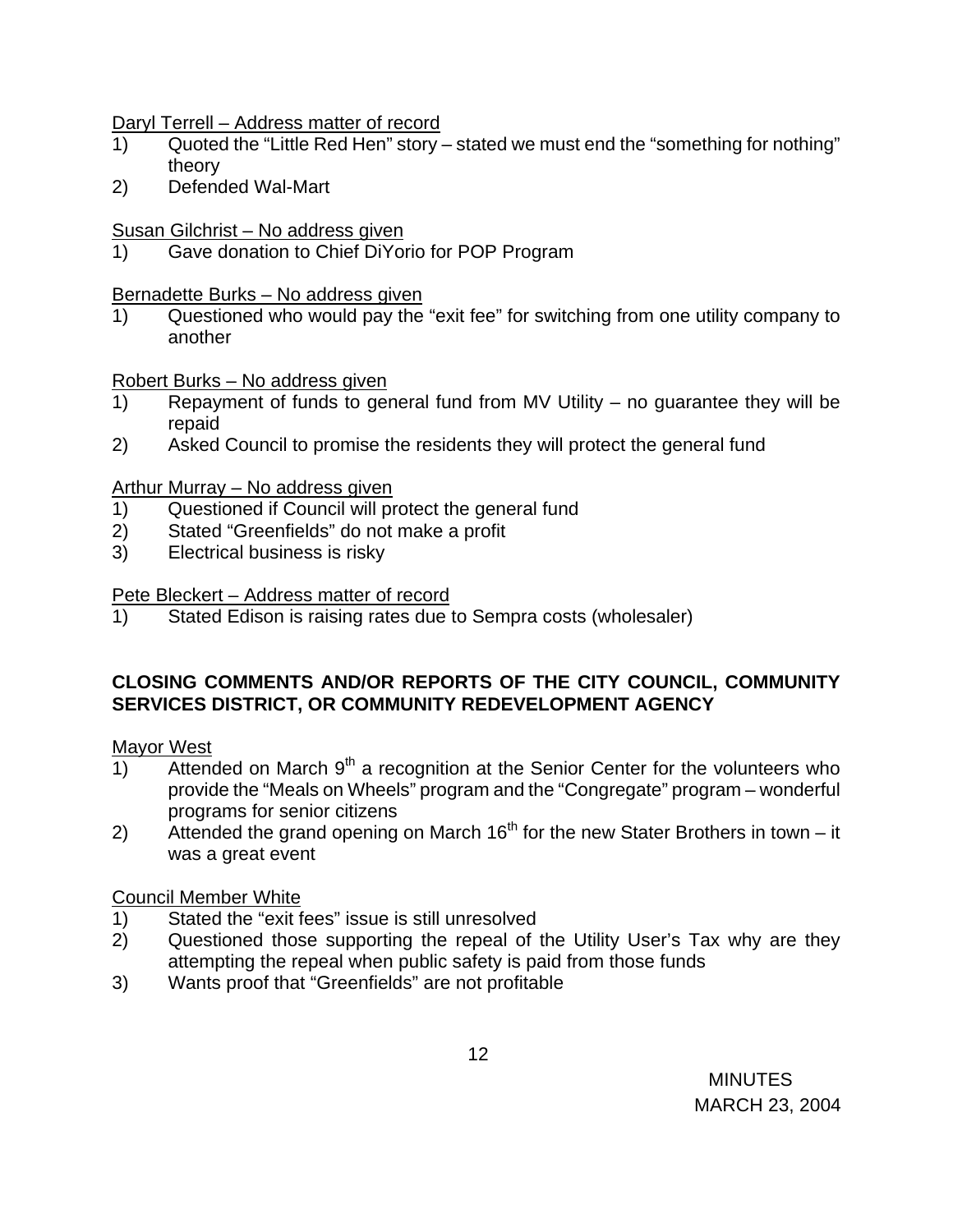# Council Member Flickinger

- 1) Stated she just learned of "Cash Back for Schools" program which is a cooperative partnership between the local schools and the Moreno Valley Mall – 19 schools in Moreno Valley are participating and there is a pot of money running between \$250 - \$2,000 going to each one of the schools based on receipts from the mall – just take your mall receipt to customer service at the mall and it will be logged in towards the school of your choice
- 2) Attended the Moreno Valley Master Chorale's Classical Concert it was an excellent performance – will be having four more concerts
- 3) Announced the Chamber Singers from Riverside City College, including the Moreno Valley Campus, will be performing at Carnegie Hall in New York City in April – our City Attorney's two sons will be performing along with them
- 4) Former Assemblyman Bill Leonard has pointed us to information on the Internet regarding delinquent companies owing money to the State – 10 companies that owe over \$1,000,000.00 each
- 5) If Edison Initiative is approved it will not allow the Moreno Valley Utility to pay the general fund back for the start-up loan they made to the utility
- 6) Stated the Los Angeles Times ran an interesting article regarding SCE employees falsifying customer data
- 7) Read an interesting article regarding the increase in costs for the prison guard contract with the State of California – could possibly cost the State \$2 billion

Mayor Pro Tem Stewart

- 1) Attended the Stater Brothers grand opening beautiful center
- 2) New fire apparatus will be quite an asset to the City
- 3) Developers are building high dollar homes in the City
- 4) Questioned the progress of the traffic signal at Day and 60 freeway
- 5) Moreno Valley Utility will be a source of revenue to reduce the reliance on the Utility User's Tax
- 6) Initiative to prevent Moreno Valley Utility will stifle efforts to give incentives to new businesses wanting to locate in the City

Council Member Batey – no comments

# **F. ITEMS REMOVED FROM CONSENT CALENDARS FOR DISCUSSION OR SEPARATE ACTION**

A9. ACCEPTANCE OF AWARD FOR THE UNIVERSAL HIRING GRANT FROM THE OFFICE OF COMMUNITY ORIENTED POLICING SERVICES (COPS), U.S. DEPARTMENT OF JUSTICE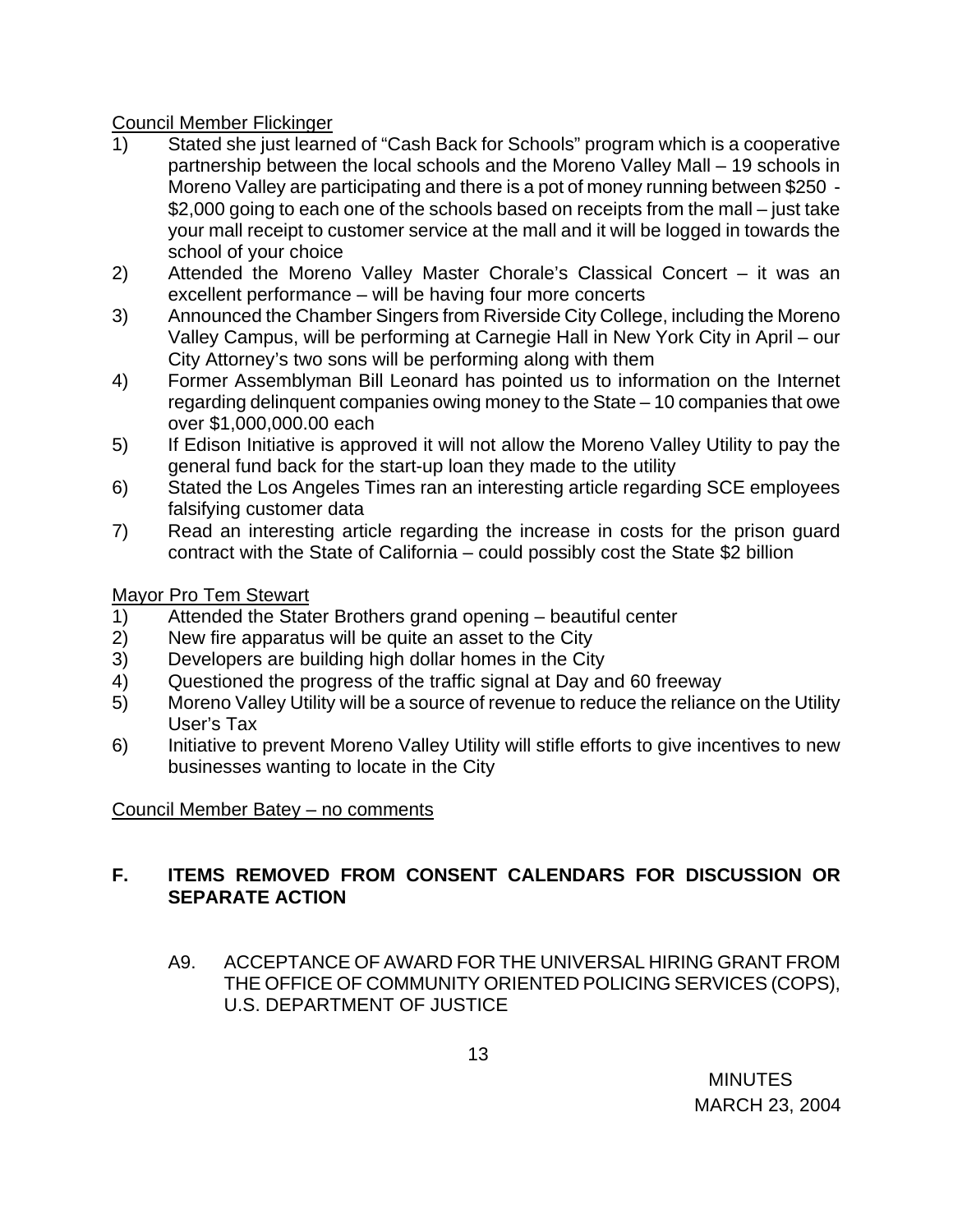Mayor West opened the agenda item for public comments; there being none, public comments were closed.

 Mayor Pro Tem Stewart made a motion, seconded by Council Member White to accept the COPS Universal Hiring Grant funding award in the amount of \$225,000 for three officers for a three-year period, from the U.S. Department of Justice. Motion carried 4-1, Council Member Flickinger dissenting.

## **G. REPORTS**

G2. MORENO VALLEY MALL POLICE CONTRACT REVIEW

Mayor West opened the agenda item for public comments; there being none, public comments were closed.

 Mayor Pro Tem Stewart made a motion, seconded by Mayor West to continue the item and bring back as a budget item. Motion carried 3-2, Council Member Flickinger and Council Member White dissenting.

#### G3. APPOINTMENTS TO THE SENIOR CITIZENS' ADVISORY COMMITTEE AND PARKS AND RECREATION ADVISORY COMMITTEE

Mayor West opened the agenda item for public comments; there being none, public comments were closed.

 Mayor Pro Tem Stewart made a motion, seconded by Council Member White to appoint Robert Roma to the Senior Citizens' Advisory Committee for a term expiring June 30, 2006 and to appoint Charles A. Van Dusen to the Parks and Recreation Advisory Committee for a term expiring June 30, 2006. Motion carried 5-0. Roll call vote.

G4. RESOLUTION OF SUPPORT FOR "THE LOCAL TAXPAYER AND PUBLIC SAFETY PROTECTION ACT" INITIATIVE

Mayor West opened the agenda item for public comments; there being none, public comments were closed.

 Council Member White made a motion, seconded by Council Member Flickinger to adopt Resolution No. 2004-24 in support of "The Local Taxpayer and Public Safety Protection Act" initiative. Motion carried 5-0. Roll call vote.

Resolution No. 2004-24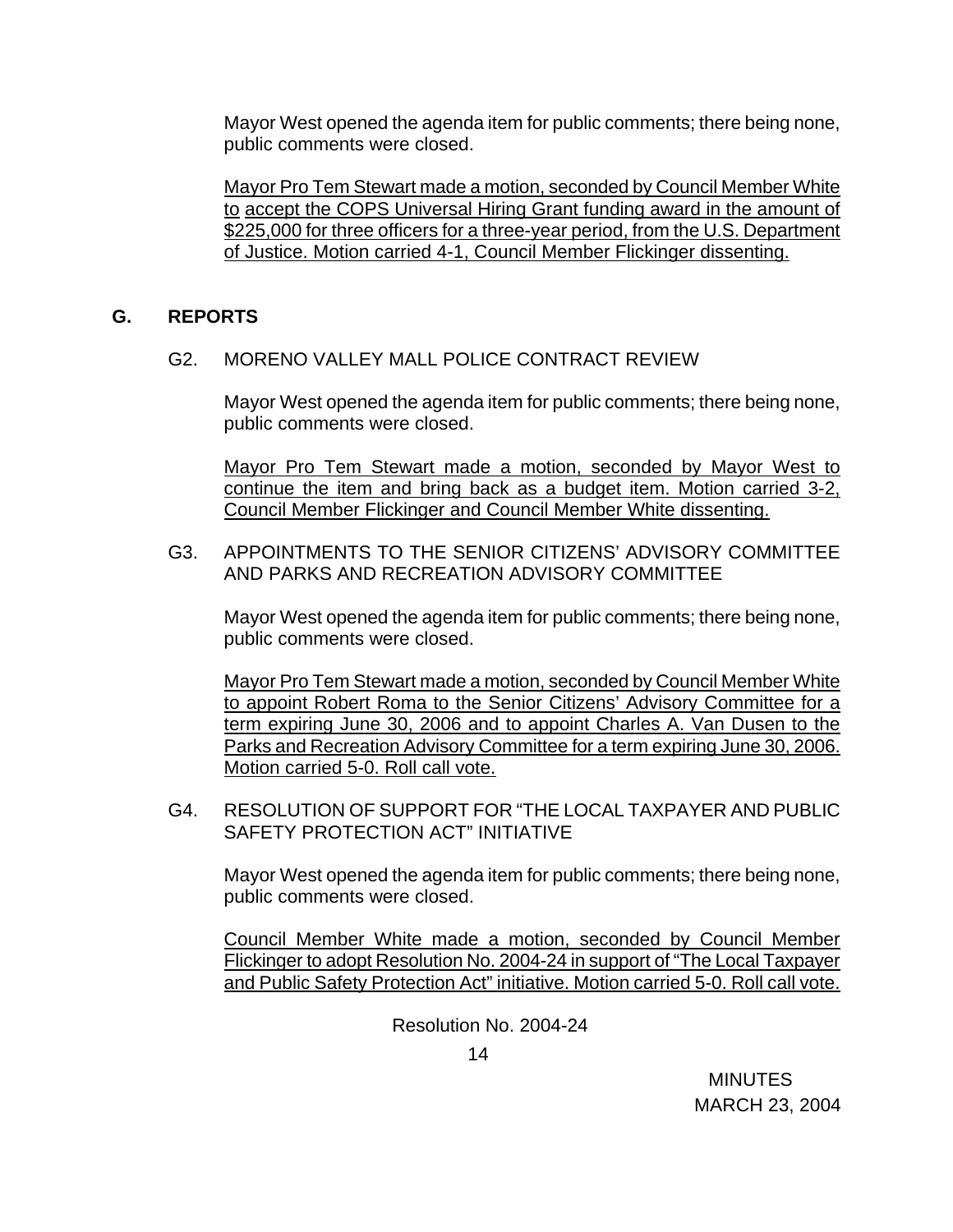A Resolution of the City Council of the City of Moreno Valley, California, Supporting the Local Taxpayers and Public Safety Protection Act

G5. LEGISLATIVE UPDATE

Mayor West opened the agenda item for public comments; there being none, public comments were closed.

 Mayor Pro Tem Stewart made a motion, seconded by Mayor West to receive and file. Motion carried unanimously.

G6. CITY MANAGER'S REPORT - None given this evening

# **H. LEGISLATIVE ACTIONS**

ORDINANCES - 1ST READING AND INTRODUCTION - NONE

H1. ORDINANCE NO. 660, AN ORDINANCE OF THE CITY COUNCIL OF THE CITY OF MORENO VALLEY, CALIFORNIA, AMENDING SECTION 12.36.010 OF THE CITY OF MORENO VALLEY MUNICIPAL CODE RELATING TO THE DESIGNATION OF TRUCK ROUTES

Mayor West opened the agenda item for public comments; there being none, public comments were closed.

 Mayor Pro Tem Stewart made a motion, seconded by Council Member White to introduce Ordinance No. 660; amending Section 12.36.010 of Chapter 12.36 of Title 12 of the Municipal Code to include Heacock Street, from Iris Avenue to San Michele Road, as a designated "Truck Route." Motion carried 5-0. Roll call vote.

Ordinance No. 660

An Ordinance of the City Council of the City of Moreno Valley, California, Amending Section 12.36.010 of the City of Moreno Valley Municipal Code Relating to the Designation of Truck Routes

Council Member Flickinger made a motion, seconded by Mayor Pro Tem Stewart to continue the meeting past 11:00 P.M. Motion carried unanimously. ORDINANCES - 2ND READING AND ADOPTION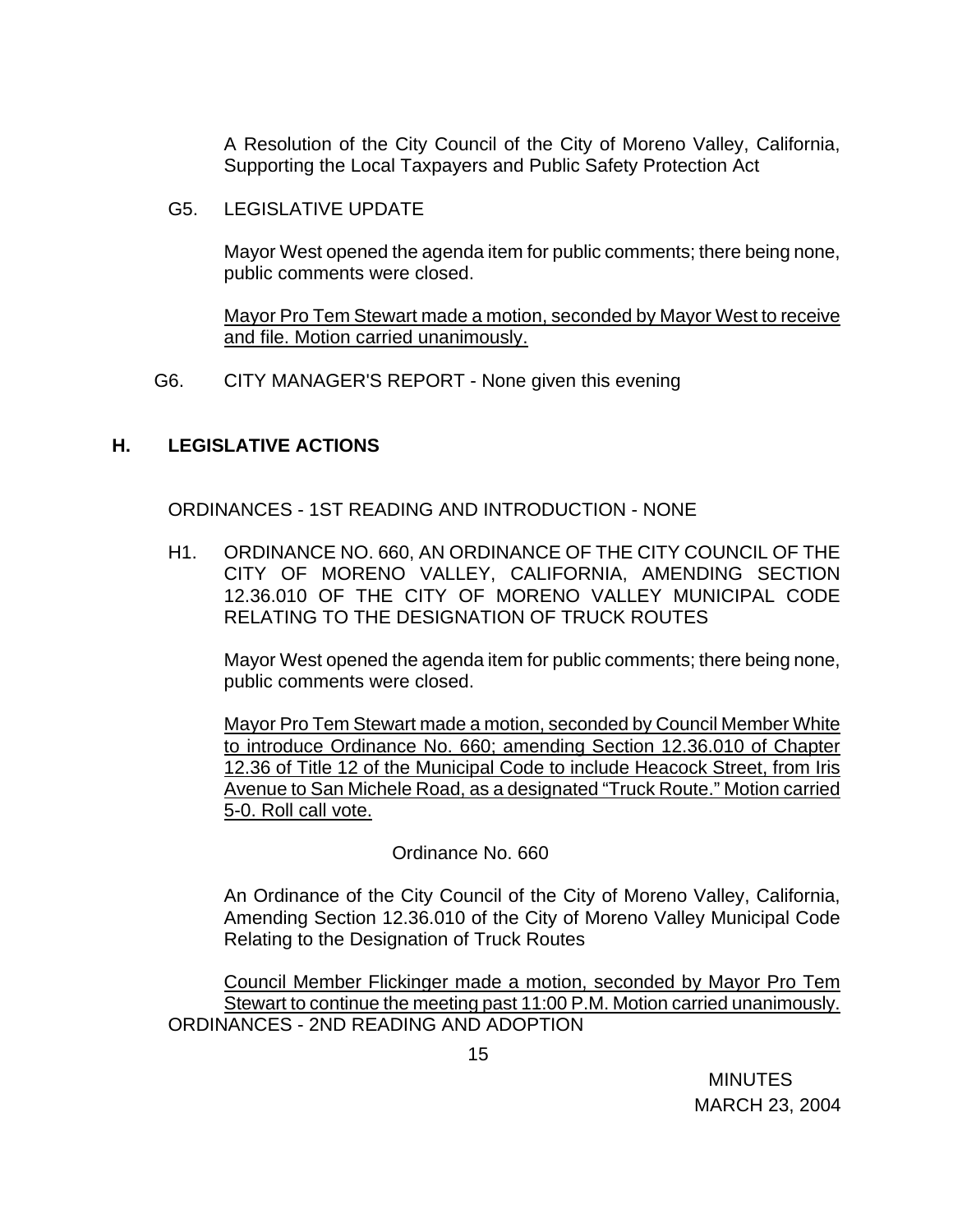H2. ORDINANCE NO. 658 AN ORDINANCE OF THE CITY COUNCIL OF THE CITY OF MORENO VALLEY, CALIFORNIA, APPROVING P03-040 FOR A SPECIFIC PLAN AMENDMENT (NO. 4) TO THE TOWNGATE SPECIFIC PLAN (NO. 200), MODIFYING THE DESIGN GUIDELINES REGARDING PERIMETER/EDGE LANDSCAPE REQUIREMENTS FOR ALL PROPERTIES THAT FRONT HIGHWAY 60 AND CHANGING THE LAND USE DESIGNATION FROM O (OFFICE) TO H (HIGH DENSITY RESIDENTIAL), WHILE AMENDING THE OFFICIAL ZONING ATLAS FOR A 33.24 ACRE PARCEL OF LAND WITHIN PLANNING AREA NO. 5 (RECEIVED FIRST READING AND INTRODUCTION MARCH 9, 2004 ON A 5-0 VOTE)

Mayor West opened the agenda item for public comments; there being none, public comments were closed.

 Mayor Pro Tem Stewart made a motion, seconded by Council Member White to adopt Ordinance No. 658. Motion carried 5-0. Roll call vote.

Ordinance No. 658

An Ordinance of the City Council of the City of Moreno Valley, California, Approving P03-040 for a Specific Plan Amendment (No. 4) to the Towngate Specific Plan (No. 200), Modifying the Design Guidelines Regarding Perimeter/Edge Landscape Requirements for all Properties that Front Highway 60 and Changing the Land Use Designation from O (Office) to H (High Density Residential), While Amending the Official Zoning Atlas for a 33.24 Acre Parcel of Land Within Planning Area No. 5

H3. ORDINANCE NO. 659 AN ORDINANCE OF THE CITY COUNCIL OF THE CITY OF MORENO VALLEY, CALIFORNIA, ADDING CHAPTER 11.70 TO THE CITY OF MORENO VALLEY MUNICIPAL CODE, REGULATING CAMPING AND THE USE OF CAMP FACILITIES AND CAMP PARAPHERNALIA IN THE CITY OF MORENO VALLEY (RECEIVED FIRST READING AND INTRODUCTION MARCH 9, 2004 ON A 5-0 VOTE

Mayor West opened the agenda item for public comments; there being none, public comments were closed.

Mayor Pro Tem Stewart made a motion, seconded by Council Member White to adopt Ordinance No. 659. Motion carried 5-0. Roll call vote.

Ordinance No. 659